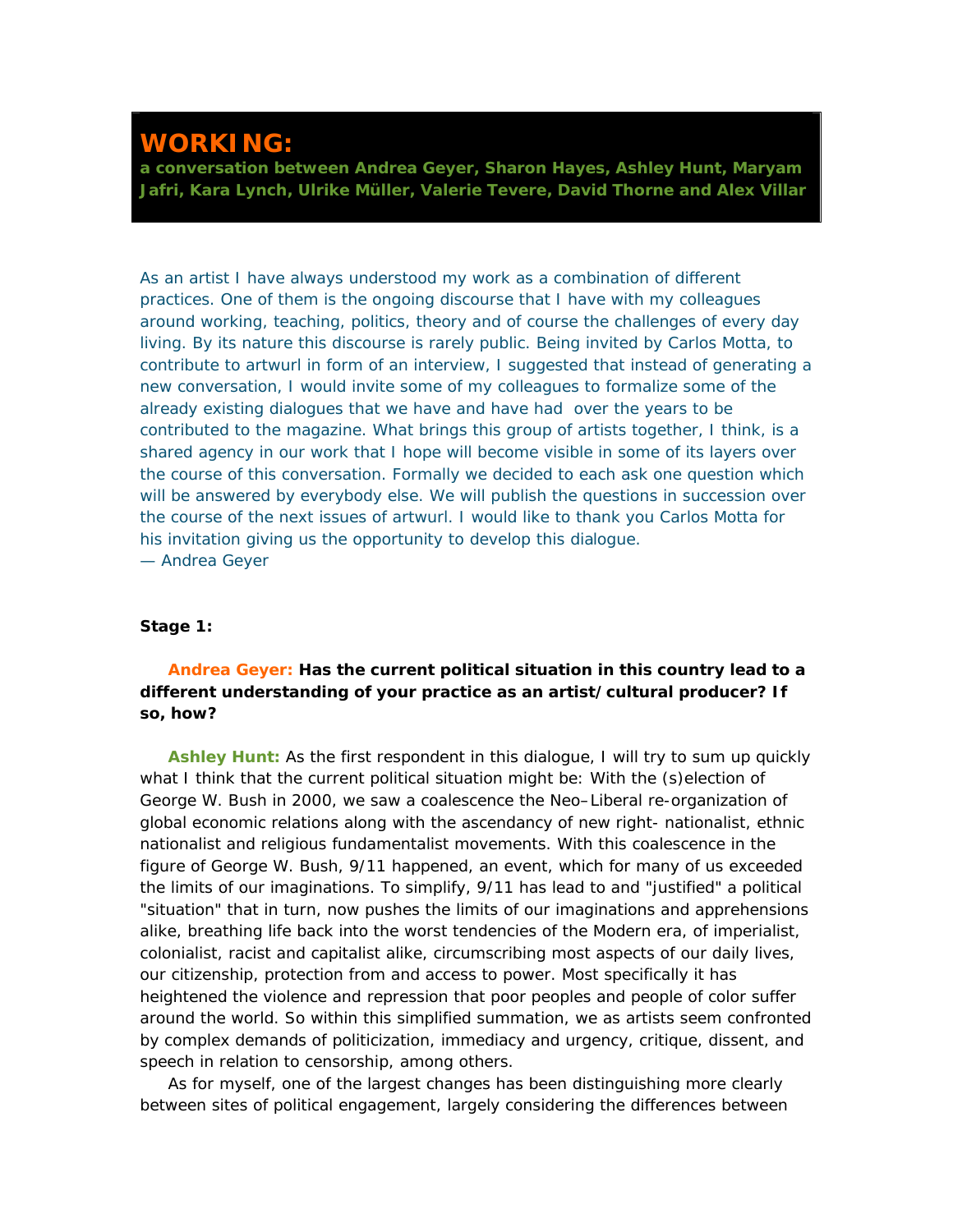"political campaigns" and "social movements." While my impulses have been to seek more effective and committed political engagement in my work, I've also needed to distance myself from political campaign work – the "site" of engagement, which has been my recent concentration. Aside from my problems with many campaigns' operative analyses, this distancing is due to the structure of "a campaign," inasmuch as it constitutes a fixed and inflexible space for intellectual and cultural production. While I think this structure to be necessary temporarily, in circumstances dire and urgent enough, I think the dominance of such models as a sort of de-facto site of political engagement and opposition is a big problem of today's "situation."

So in addition to the theorizing and critique we want to put forth, I've felt we need to help redefine political engagement in general, which is for me where the model of community organizing and movement building – as opposed to the model of campaigns – is a much more dynamic, while still concretely engaged and committed productive space. Conceiving of our work as an engagement in the intellectual production of movement building, even if we're not working in or with communities per se, allows us to maintain certain values essential to a critical political practice, including: finding new sites outside galleries and the art world; articulating alliances of commonality across varied groups according to common denominators and shared concerns; forming identities and representations in collaboration with non-artists and communities and not "for" them; and not focusing on one or two issues in isolation, but concentrating on their complexity and context. Most importantly, it includes building community resources and power from the bottom up, and collaborating in the formation of different visions for all or parts of society, not based solely upon modifications or reforms, but upon transformations of the very structural foundations of today's "situation."

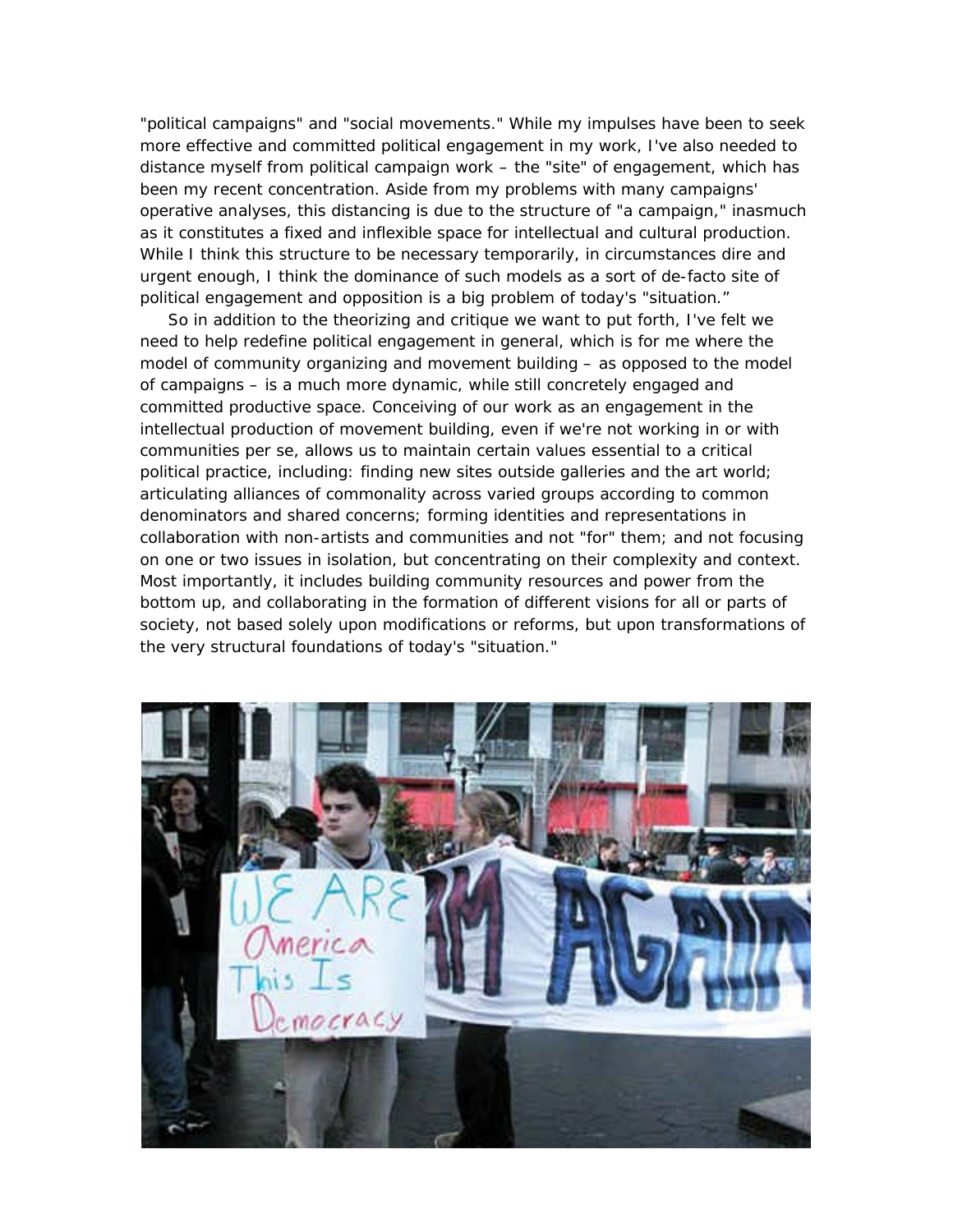**Maryam Jafri:** I would add one specific thing to Ashley's summation of the situation: Empire as opposed to American Empire. I think the neo-liberal model Ashley describes results in a very schizophrenic relation to the nation state, or more specifically, to one nation state in particular — the USA. On the one hand neoliberals have a desire to chip away at the powers of the nation state in the interests of transnational capital. This goes along with the desire for a strong authoritarian nation state, a US that maintains a global hegemony of military force, both within its borders and internationally. Clearly the two are interdependent but I still would argue that proponents of the American empire, Wolfowitz, Cheney, those who signed the "Project for a New American Century" have noted that the tension between transnational capital and American capital is not completely resolved and at times the two are thrown into competition. Perhaps what scares the transnational class of the world, those meeting in Davos for example, is that the Bush cabal often – but not always! – picks the first over the second, unlike Clinton for example, or even Bush the first. Clearly there are multiple tendencies and trends, and counter trends within the current situation, that make it vital that as cultural producers we work as Ashley puts it, not by "focusing on one or two issues in isolation, but concentrating on their complexity and context."

As an artist I feel that perhaps one of the things that the present moment has wedded me more to than ever is my process when making a work. I've always been fairly discursive and research based even if the end result was a short poetic video but at this point I've found myself appreciating more and more the research-based aspect of my process. And for me this engagement takes place from the very start of my process and not just something that is reflected by the finished piece itself. Such a conception also helps me break out of the art versus activism debate that I think many critically engaged artists can actually find quite exasperating.

**Kara Lynch:** There is some kind of built in guilt that comes attached to the question: What am I actually doing in my work and how does it do the work of politics that I imagine? This guilt, which I know is unfounded but no less real, is a response to an imagined group asking me what I've been doing for the movement. Maryam's comments remind me of a shift that I have already taken: The discursive as a space and a process for engagement, involvement provides a more dynamic ground for what I do and have always done as a cultural producer. It is some other dogma that makes me feel like that is a cop-out. I know better. I know the struggle is real and complex and multifaceted.

Even if I feel as though I am on hiatus from street activism this does not mean that I am not involved in the conversation. At the same time that I am not specifically making work about the presidential elections, the influence of multinational corporations, censorship, the ongoing occupation of Palestine, the ruthless US imperialism in the Gulf or any other hundreds of local and global concerns; I am working in concert with others in an effort to envision the world differently. I like Maryam's acknowledgement of the research and the process of her work as function of the discursive in her work. I also find that in my practice but I would also add performance to that.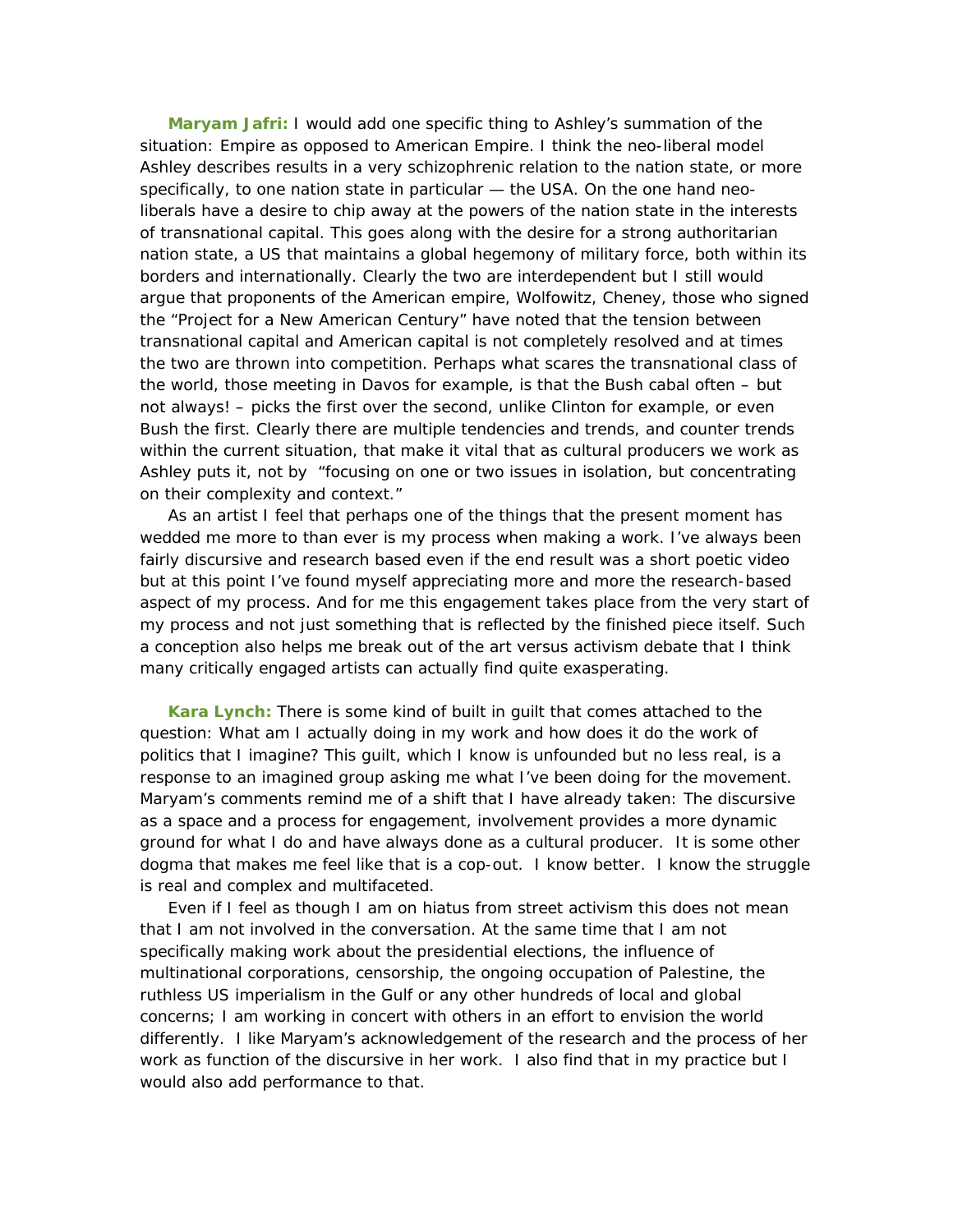Today, as a closing to a conference/festival of art and technology at UCSD called Powering Up/Powering Down, George Lipsitz spoke about performance as an important part of our work and struggle. He reminded us that it is the repositioning that happens when you run the ideas, images, etc through your body that is powerful. Detournement. This kind of vigilance is necessary at this time. Creative and artistic communities have always embodied and enacted democracies that are living and growing. The political climate that we confront right now has not happened because we are weak but because we are potentially strong. I feel that I needed that reminder: Even when I think or when taking a break, concentrating on my work, in the studio or in the library, in the seminar room, on the bus, talking with friends, teaching college students, making dinner, having a dance party, sobbing cause I'm done laughing, that even in these moments that do not look like going to meetings, or demos or collaborating or whatever may constitute art/activism these days, I am still engaged and involved in resistance. Sometimes I need to remind myself that for me to take a break from working myself into the ground can be an active response to the current political moment.



**Sharon Hayes:** There are many things to address in the question but given the nature of our dialogue, I will speak to just one concern I've been engaged with in relation to the ongoing global political crisis. I feel very strongly that we are all involved in and committed to in-depth, relevant and often very-potent confrontations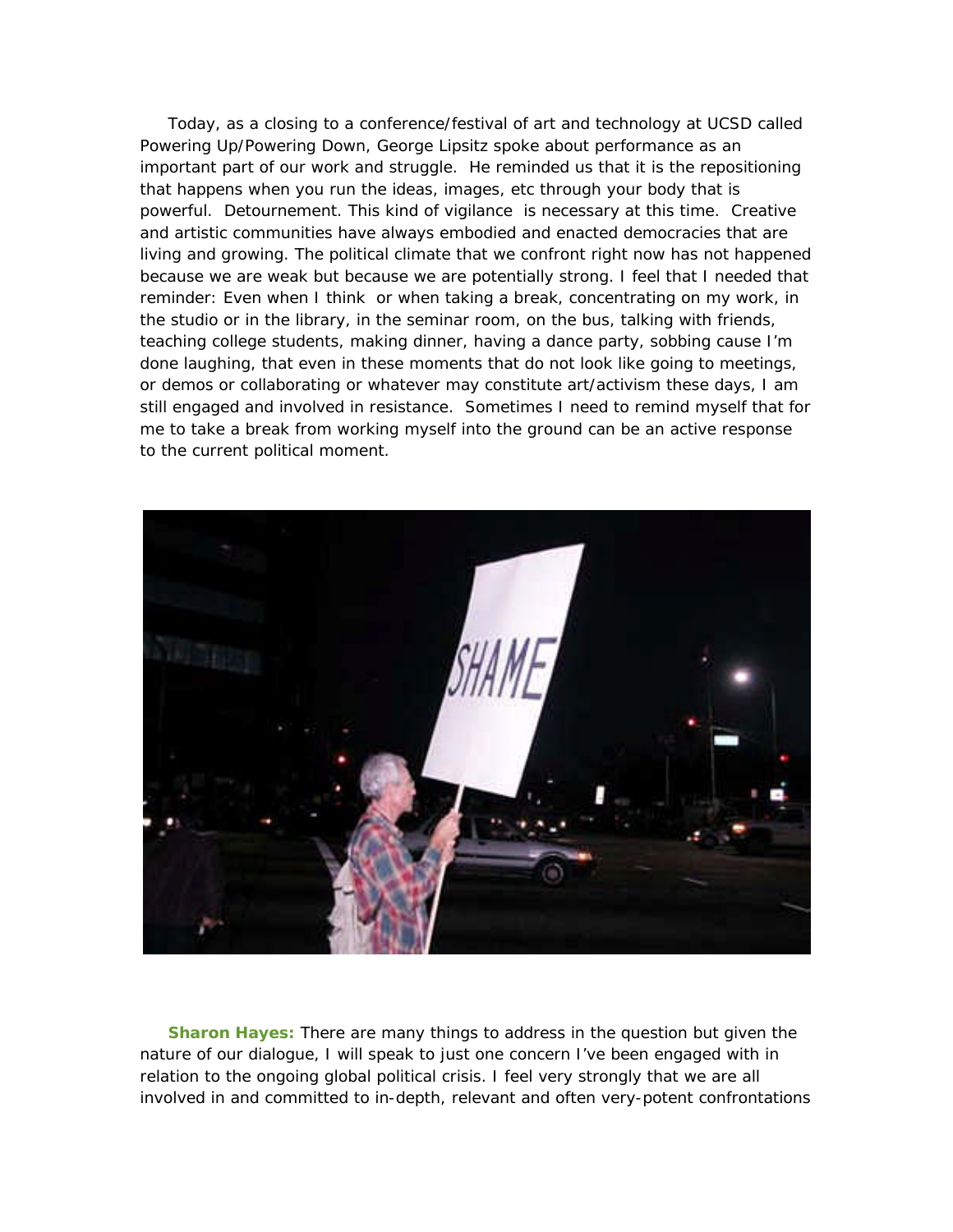with the relentless impact of what Maryam has nicely articulated as the nexus of transnational capital and American claim to global hegemony. We attach ourselves to those concerns in vastly different ways and with very different intentions but I think it is true that our practices can be loosely considered to contribute to a field of resistant cultural discourse. But cultural production is not autonomous to the larger difficulties imposed by that nexus of power and one of them seems to be the insistent compartmentalization and isolation of our practices, both from each other and from other lines of discourse and activism. I'm interested in the consideration of art production in relation to a model of community organizing and movement building but I feel that the institutional frames in which we make, show and sell work, those in which we communicate with each other (newspapers, journals, magazines) and those in which we teach, make the long-term, collaborative discussion, research and organizing that is necessary to such projects extremely difficult. The urgency of the last three years has made the challenge to carve out a space for an ongoing, intensive dialogue even more clear to me.

**David Thorne:** The question raised generates an interesting set of problematics, and leads me to more questions: How can one respond without succumbing to post 9–11 exceptionalism, or in ways that suggest challenges to the current construction of a political discourse which demands that we all accept the apparently indisputable fact that, post 9/11, the world has changed utterly? How to respond to this question in a way that recognizes the current exceptionalism but at the same time engages it critically and perhaps at certain moments articulates an agitated refusal of it? How to attempt this and not be pegged as "an apologist for terror"?

The question resonates with a Foucauldian common sense, which is to say the assessment of the current situation is something many of us have been trying to engage in on an ongoing basis in response to shifting conditions. One can always pursue "lines of fragility in the present": "[T]he function of any diagnosis concerning the nature of the present . . . does not consist in a simple characterization of what we are but, instead—by following lines of fragility in the present—in managing to grasp why and how that-which-is might no longer be that-which-is. In this sense, any description must always be made in accordance with these kinds of virtual fractures which open up the space of freedom understood as a space of concrete freedom, i.e., of possible transformation" (Michel Foucault, "Nietzsche, Geneaology, History").

I am trying to articulate here something of the difficulty of responding as an artist to an urgent and arguably exceptional moment in a way that says, yes this moment is exceptional but there are ways of reading this exceptionalism without simply basing it on the fact that "America was attacked." If we do not attempt to read it in other ways, or situate our readings of it in a historical context, it seems to me impossible to challenge the destructive and repressive opportunism of those who do read it within the exclusive frame of a terrible, specific event. As for urgency, which several repondents have mentioned, the paradox for me has been to recognize it and try to respond to it at a particular moment in my practice in which I have begun to understand something about the span of time I want to develop work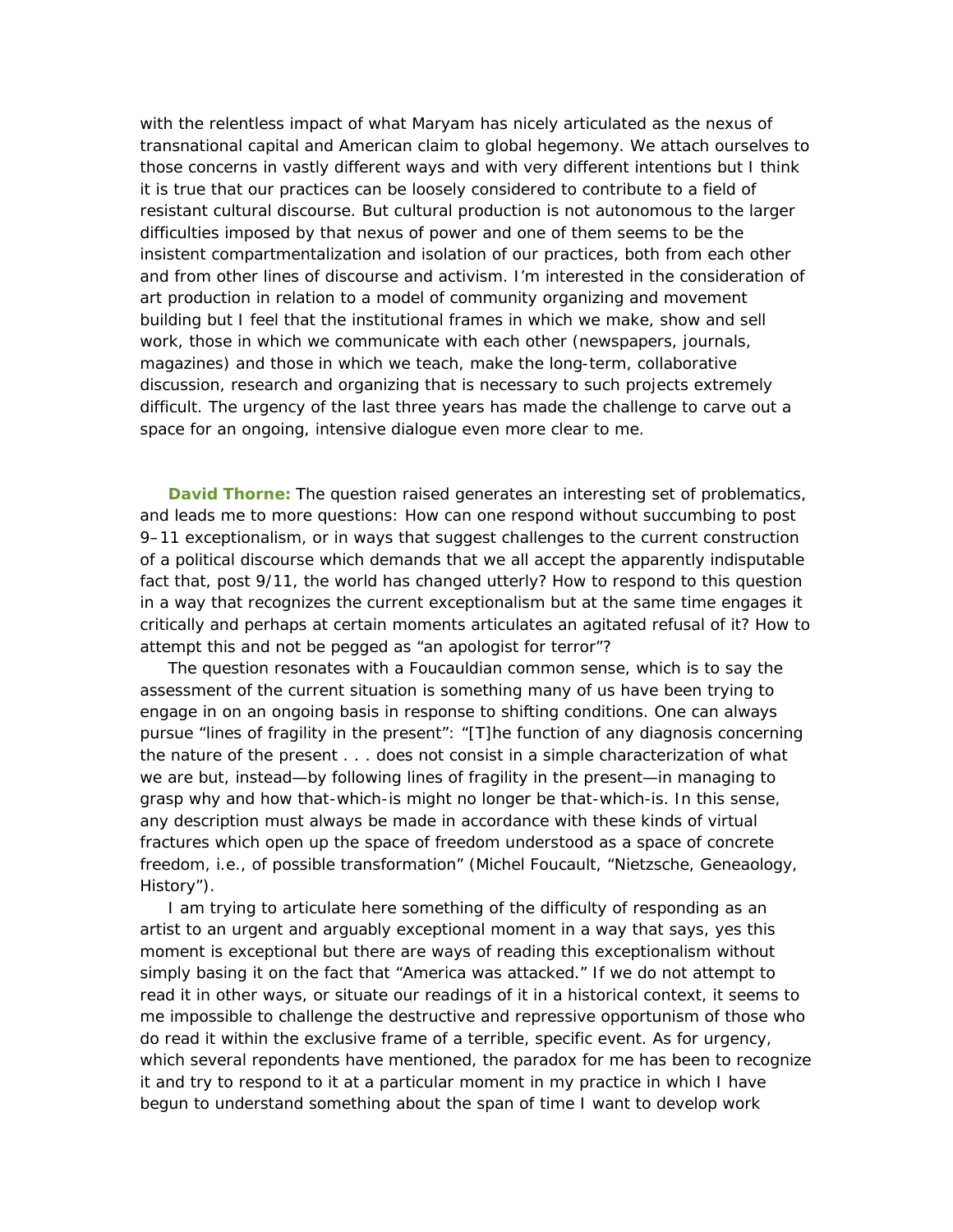across. In other words, it's urgent to take a long time to analyze, theorize, visualize, and produce work that addresses a moment the contours of which are shifting very rapidly.



**Valerie Tevere:** There is a difficulty coming into this conversation at this point with so many prior responses, the desire to respond to so much of what has been written, but for brevity, I'll focus on a couple of issues in relation to the question. I will begin with something brought up by Sharon – to paraphrase, specifically, her discussion of the institutional framework in which we work and the long-term limitations of it/them to projects/models of 'community building'. I agree with Sharon's summation, and also feel that it is important to look closely at those limitations and find the fissures of possibility – or as David mentioned 'lines of fragility' – to change them from within/out in order to carve spaces and possibilities for the type of discursivity that interests us. 'Lines of fragility' for me fits here, the way it sounds in relation to institutions and bureaucracy – they are not ironclad, the possible fractures and transformations that the term opens up. Like borders, physically and geographically set to limit and define movement, to keep some in while others out, I imagine the fissures or 'lines of fragility' as breaks in the concrete, the place of passage or 'dead air', where insertions may occur.

Throughout the discussion thus far, other frameworks have been articulated as stymieing or 'inflexible' to intellectual or cultural production – Ashley mentioned the political campaign. Right, it is limiting, it shouldn't be for the movement, but with the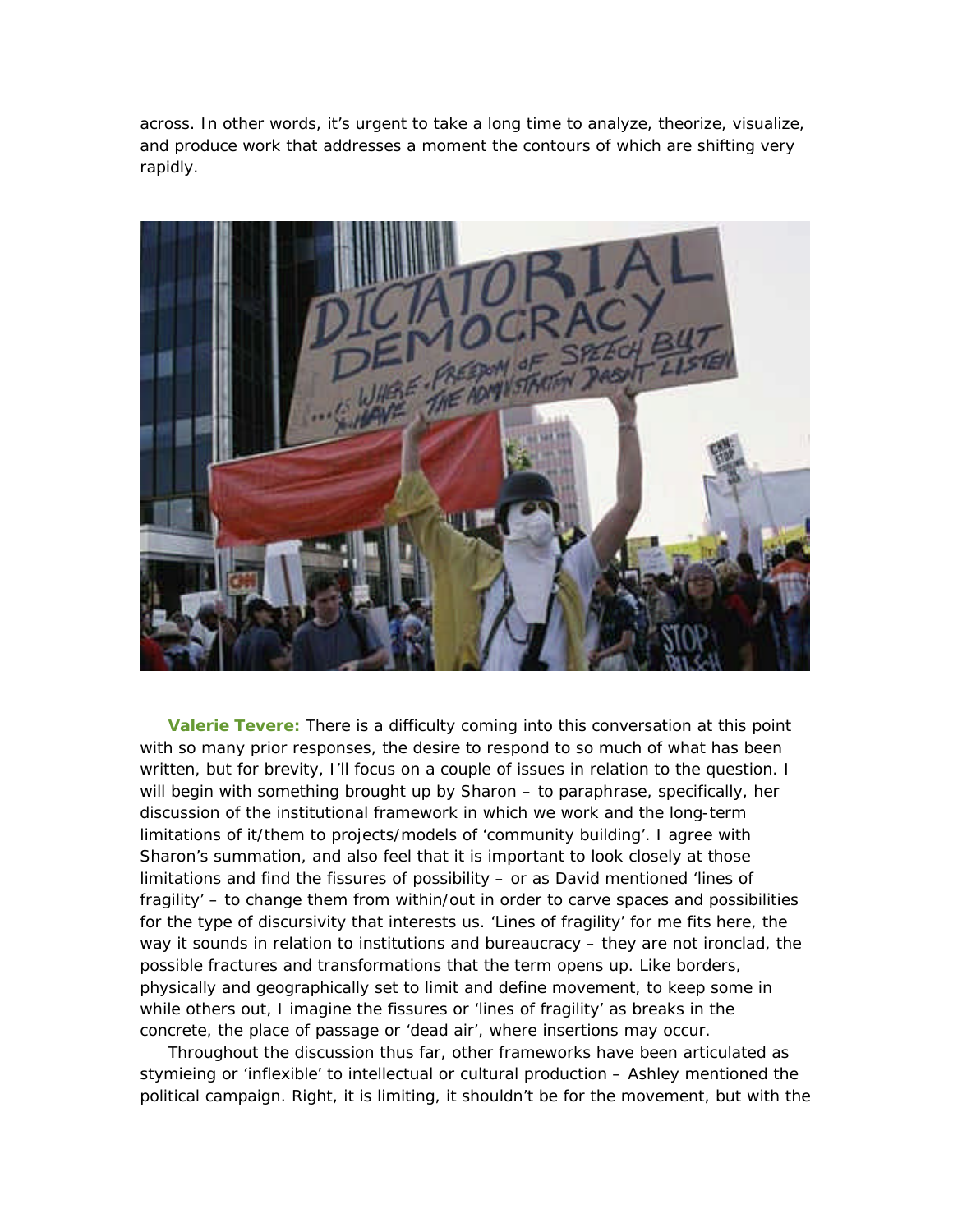movement, the co-aligning of different constituents 'according to common denominators and shared concerns'. I think of Chantal Mouffe here when she speaks of 'new democratic struggles', or Hardt/Negri's 'multitude' or even Negri's more foreboding 'swarm'. We can look to and learn from historical moments/movements, for example the Chilean coalitions and resistance to Pinochet, but we also can look beyond the specific moment of ridding 'evil' and find ways to continue the articulation and collaboration.

To the actual question – The articulation of my practice is consistently shifting, due to many factors, including the current political situation.



**Ulrike Müller:** The political situation makes me question earlier assumptions that I had concerning the potential politics of art. Changes that are taking place outside of my sphere of influence as citizen (let alone artist) collide with the desire to change the world that I have and share with many others out there.

When in Vienna I experience how the neoliberal destruction of social securities manifests itself in an overall bad mood and depression on an everyday level. On the other hand I encounter the situation in New York, where people seem to be used to all of that, deal with poverty and it seems radical to ask for free and public access to education and culture, healthcare for all the benefits of the welfare state. In this country the politics of fear and misinformation produces bodies that are manipulated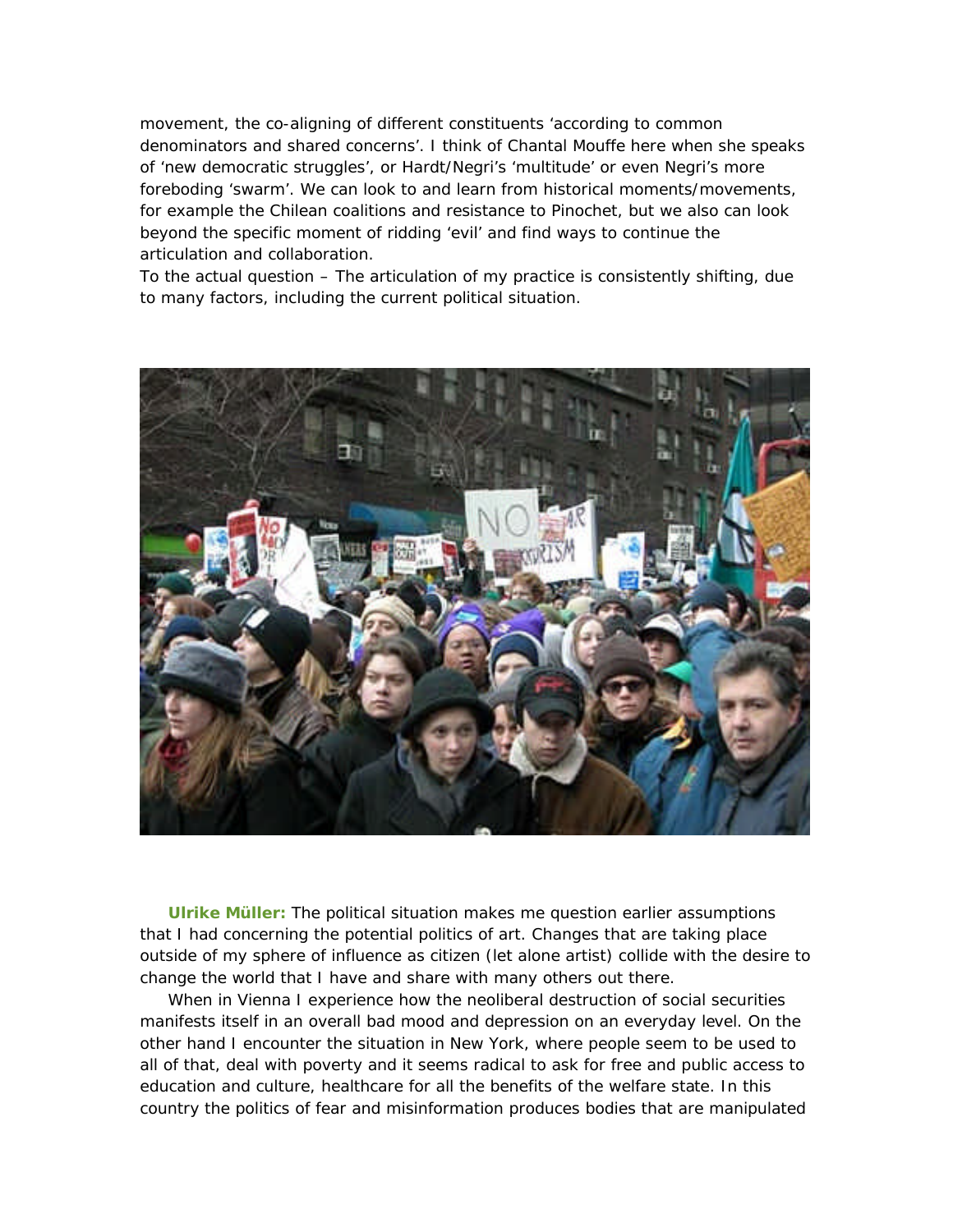on an emotional level. Conservative and right wing politics go hand in hand with big media corporations to create emotions outside of bodies. The situation does not allow for a lot of optimism.

But then again I cling to the notion that the world, or what we perceive and live as our realities is constructed, and that leaves room for decisions and interactions, however minimal they may seem. This connects to art production: What is the one-on-one exchange in a conversation, what is possible between an artwork and the viewer, what transmissions take place between performers and audiences. And how does all of this involve us physically, that means more than one aspect of our identities, personalities, social positions. I am more interested in the body as a site of feelings and intellect than I used to be. And in something that I call the politics of "Here" and "Now" - it feels a bit clumsy and under-theorized on my part but it is what I hold on to at the moment. There are situations where I experience that a "imaginary community of freaks" (Kathy Acker) or the "multitude" (Negri/Hardt) is out there and bigger than expected. Art can provide gathering points, physical, intellectual, emotional. In moments of self-realization or selfsubmersion you can recognize or forget something about yourself when confronted with an artwork, or a performance.

**Alex Villar:** 'How' is for me the most significant part in the question posed by Andrea. I would like to defer the 'yes/no' possibilities anticipated in the first sentence and concentrate on the more open-ended horizon suggested by the second portion of the question. But in order to do so, I would need to suspend the condition created by the sequence of these two thoughts. And then I would ask how could one, without abandoning the desirable relationality between event (current situation) and different types of productive responses (understanding), reverse this reactive tendency? One could for instance resist the lure of orbiting around possible structural paradigm shifts and focus instead on the counter hegemonic opportunities of this ever-shifting ground. The question can be displaced from 'how I am affected by this situation' to 'how could I affect this situation.' It seems to me that action is the logical conclusion in the response sought by the question. But if we insist in starting at the event, in a way assigning ontological priority to it, we would be narrowing our possibilities. Let me restate the question at hand a little: How does this unique political moment in what is essentially an ongoing condition may inform my evolving practice about new possibilities for counter articulation? And here is one among many possibilities: In contrast with the virtualization of lived experience that, at least on the level of discourse, characterized the moment prior to the one we discuss, one may consider the current moment as marked by a reassertion of the physical realm—the series of measures designed to curtail civil liberties and bring under more strict control an ever more eroded democratic sphere is only the most obvious example of this. Now, in order to identify an opportunity in what no doubt is a very dark scenario, one needs to first deflect the impression that the current situation is simply a retrograde move, i.e. a return to the moment before the 'excesses' of the 1960s. But power rarely if ever moves backwards, instead it tends to leap forward, accentuating tendencies well underway in the core culture. If Agamben is right in his contention that the ultimate right over life that characterizes contemporary power stretches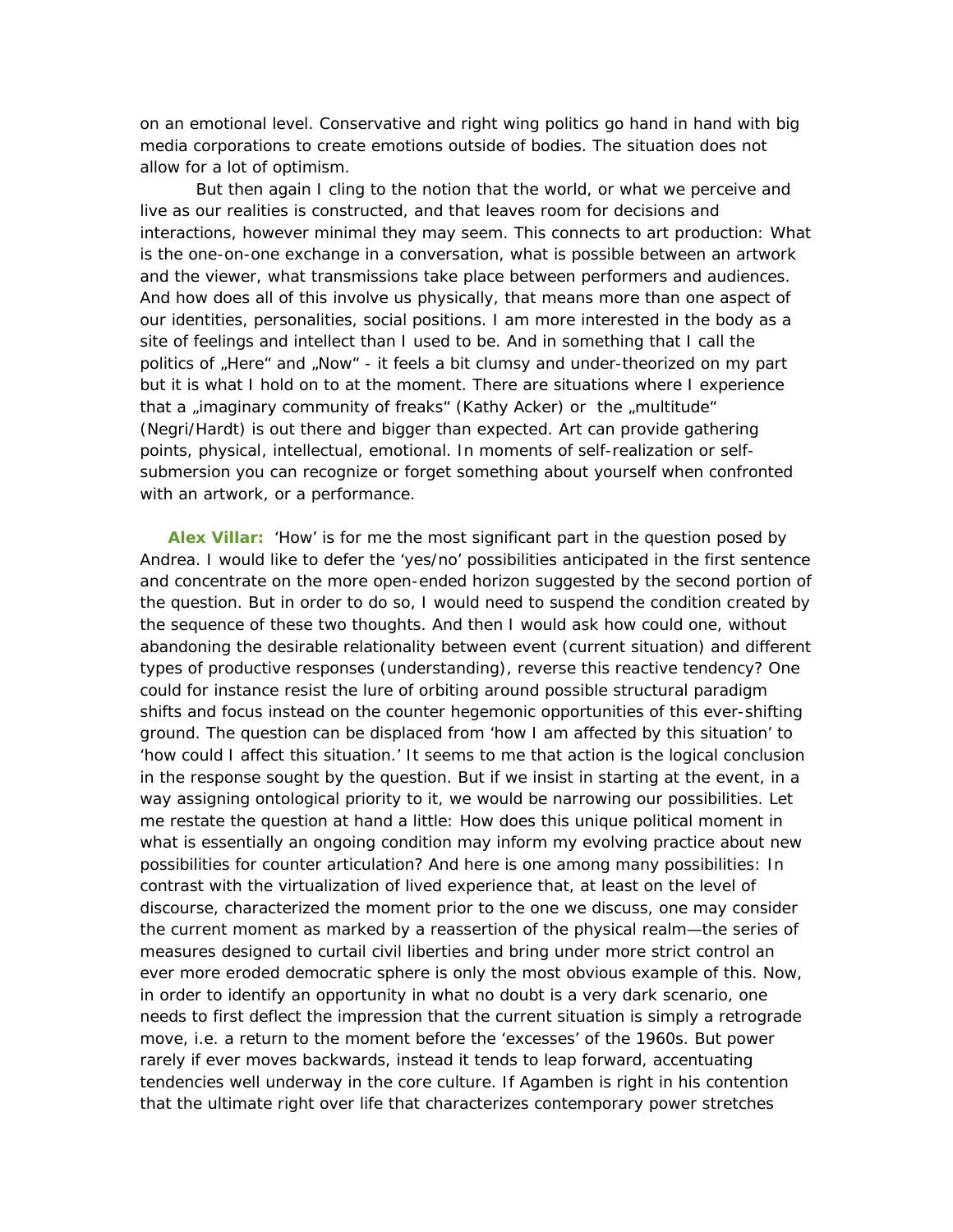back to the very originary moments of political thought, what we face is not simply a resurging hiccup but a logical development. And so it happens that in this new development of an age-old tendency, bodies do matter. After bodies were practically declared irrelevant in face of the omnipresence of virtualized capital, not only do their irritant irregularities still need to be normalized to secure smooth functioning of the networked infra-structure, their exceeding lives also need to be calibrated so that any surprises may be avoided, ascertaining a more constant curve in the rising profit margin. Against this backdrop, it becomes clear that shifting the expected performances of these bodies might produce 'undesirable' counter hegemonic resignifications. To recoup, the opportunity on the level of critical cultural representation lies in the re-articulation of sanctioned and qualified performances.



There have been some great insights thus far. I appreciate Ashley's summary of the current situation and agree with his assessment about the need to seek commonality in diversity. I see Sharon's proposition to invigorate resistant cultural discourse via intensive dialogue as a way of sorting out the inherent difficulties in Ashley's suggested route. I am glad that Maryam posited the 'transnational vs. U.S. centric' debate as a more pertinent focus of attention than the unnecessarily polarized and often destructive debate between art and activism. In a way, Kara complexifies this latter split when she reasserts the body and its performative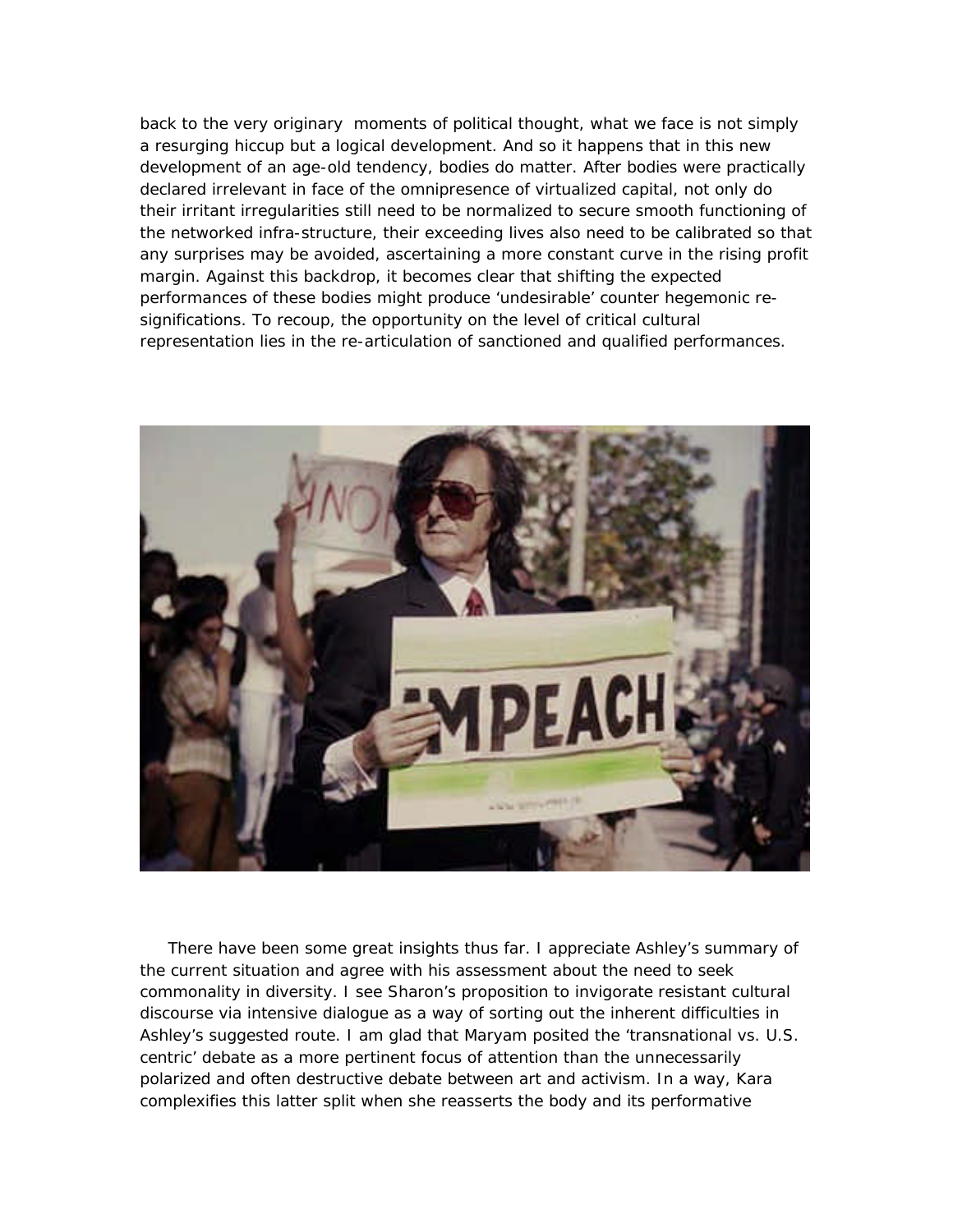repositioning in face of ideas. Everyday life is replete with productive or even unproductive possibilities worth dwelling upon. I think Ulrike raised a very pertinent point for this discussion when she contrasted the political aspirations generally experienced in Vienna to those experienced in New York. The discontinuity between those experiences, in spite of the contiguity of their temporalities, speaks of the impossibility to universalize the current political situation to any totalizing degree. In other words, one needs to understand how local specificities relate to a global condition. And I subscribe to Valerie's setting in place of the 'current political situation' instance as one among many factors affecting one's practice. Finally I rejoice in David's paradox that basically proposes the urgency to expend a long time for reflection and elaboration in face of a rapidly shifting moment. It is indeed very helpful to know that the conditions of possibility for the present can be found in the not so distant past in the intersection between distinct but mutually reinforcing practices. This knowledge exposes the larger political implications of various current technologies of power and fractures the rhetorical stability of the established hegemony. The ground is indeed fertile and we can supplement the analytical framework by imagining ways of exploring the potentiality of this fracture.

## **CVs and weblinks:**

**Andrea Geyer** lives and works in New York. Her work stresses the possibility of defining complex fluid identities in opposition to mechanisms which attempt to form and control static collective identities. Big cities are recognized as sites for projected images and fantasies, places of diverse political, ethnic, religious and social realities, integrating relations between human beings and their surroundings. Her work has been exhibited internationally, including the Whitney Museum of American Art, Serpentine Gallery, Secession, Manifesta4, PS1 Contemporary Art Center, Parlour Projects and White Columns. She is a 2000 participant of the Whitney Independent Study Program. In 2003 she received a NYFA fellowship as well as a IASPIS residency. She is currently a resident at the Woolworth building LMCC space program. Over the recent years she has been involved in various curatorial and organizational projects among them Nomads and Residents, New York. www.davidreedstudio.com/andreageyer.html

**Sharon Hayes** an artist who employs conceptual and methodological approaches borrowed from practices such as theater, dance, anthropology and journalism. In her most recent work, she has been investigating the present political moment through a critical examination of various historic texts, including a speech form the 1968 democratical convention in Chicago and the transcripts from the audio tapes made by Patti Hearst and the Symbionese Liberation Army in the 1970s. Her work has been shown in gallery spaces and theatrical venues including the New Museum of Contemporary Art, P.S.1 Contemporary Art Center, Andrew Kreps Gallery, Dance Theater Workshop, Performance Space 122, and the WOW Cafe in New York City.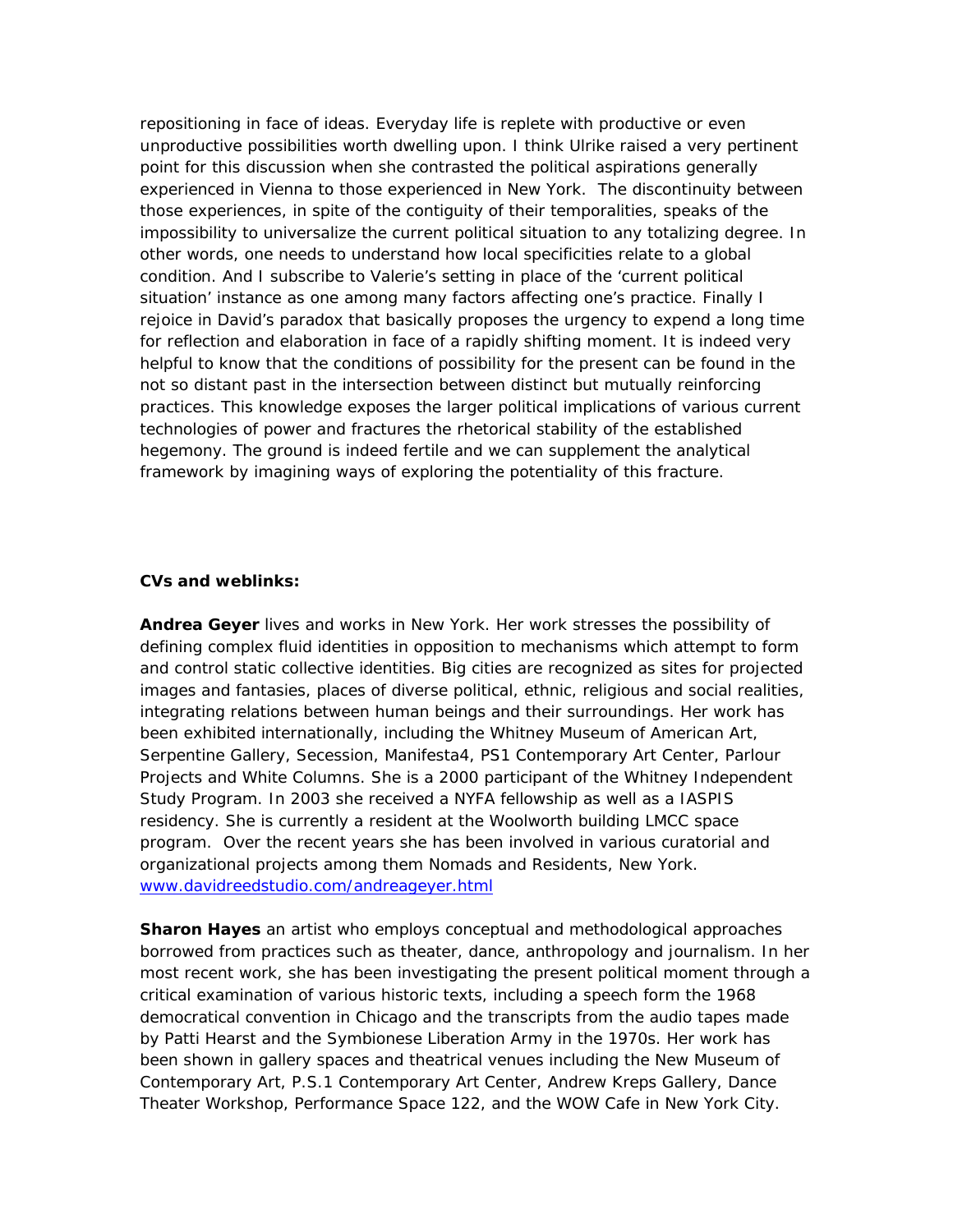Hayes was a 1999 MacDowell Colony Fellow. She also received a 1999 New York Foundation for the Arts Fellowship and a IASPIS residency in 2003.

**Ashley Hunt** is a Los Angeles based artist who works primarily in video and multi-media. His main project of the last five years has been the "Corrections Documentary Project", exploring the political economy and relations of U.S. prison expansion.

http://ashleyhuntwork.net http://correctionsproject.com http://prisonmaps.com

**Maryam Jafri** is a video artist based in New York and Copenhagen. Her work centers on performance, narrative and gender. Her work has been shown in numerous exhibitions and screenings both in the US and aborad.

**Kara Lynch** is a time-based artist stretching her limits into space. Her work crisscrosses media, but she will own performance as her discipline and point of departure. Recent works include: 'Black Russians' 2001 117min documentary video; 'Mi Companera' 2002 12min video; 'Xing Over' 2003 6hr performance/2.36min 3 channel audio piece; 'Invisible: episode 03 meet me in Okemah, Ok circa 1911' 2003 7day audio/video installation. En exilio in La Jolla California, she retains a post office box in Nueva York and a storage space in Western Massachusetts. She is a gemini monkey born in the momentous year of 1968.

**Ulrike Müller** lives and works in Vienna/Austria and in New York. She studied at the Academy of Fine Arts in Vienna and in 2002/2003 was a participant in the Whitney Independent Study Program. As an artist she is interested in a critical feminist perspective on social, political and economic developments and their impact on everyday life.

**Valerie Tevere** - Driven by discursive practices, Tevere, s work has looked to the public sphere as a condition and framework for inquiry and discourse. Recent projects permeate the urban environment as temporal public works and performances that rely upon structured yet spontaneous encounters with city inhabitants. Tevere,s solo and collaborative projects have been exhibited internationally at venues throughout North and South America and Europe. She was a fellow of the Whitney Independent Study Program in 2000, a recipient of a Mellon Humanities fellowship at the CUNY Graduate Center 2002/03, and, as part of the radio collaborative neuroTransmitter, is currently in-residence at Eyebeam Atelier, NYC.

http://www.neurotransmitter.fm

**David Thorne** lives and works in Los Angeles. His recent work has addressed the conditions of so-called globalization; notions of justice shot through with revenge; and memory practices in a moment of excessive rememorations. Current projects include "The Speculative Archive" (with Julia Meltzer); the ongoing series of photo-